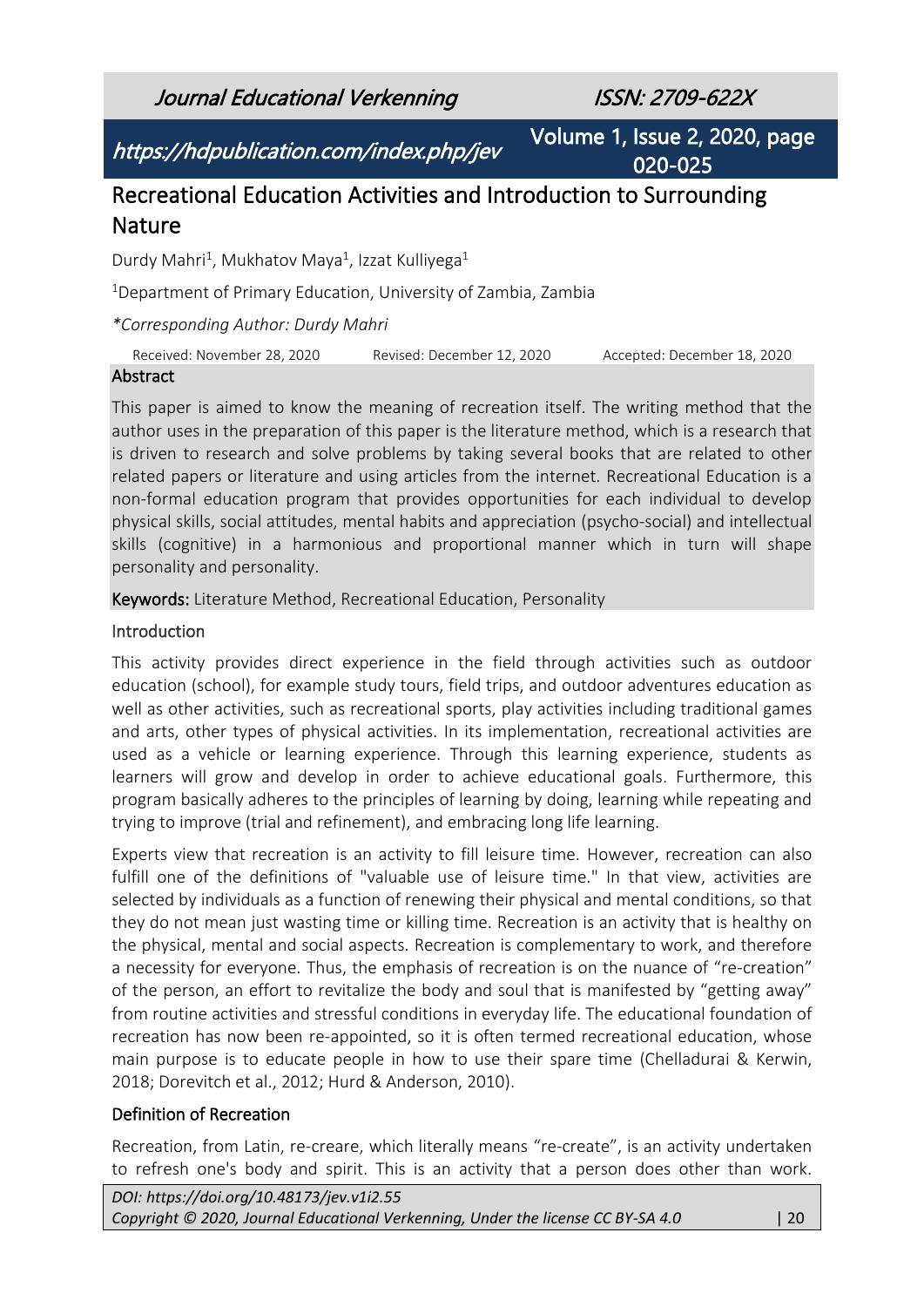Activities commonly carried out for recreation are tourism, sports, games and hobbies. Recreational activities are generally carried out on weekends (Jenkins & Pigram, 2005; Jensen & Guthrie, 2006).

The definition of recreation according to experts Mckay (2008) has defined recreational sports as a basis for identifying various knowledge that can be practiced in everyday situations. Jensen & Guthrie (2006) defines recreation as a program that includes the use of the original environment for the purpose of reinforcing the existing teaching and learning curriculum. It encompasses the development of knowledge, skills and attitudes especially the use of leisure time. Jenkins & Pigram (2005) states that recreation as a tool to achieve objective education. Kraus, recreation is an activity or experience that is obtained or done in his spare time and is usually carried out in his spare time. Mary Helen, Recreation is not a movement event but an emotional event and forgetting about leisure activities that make people happy to restore both physical and mental energies. Kaplan, recreation is an activity that is carried out lightly in leisure time voluntarily as a result of the heavy work recovery that is done. De Grasia, recreation is an activity that rest a person from work and gives him a recovery after a change when working again. Experts see that recreation is an activity to fill leisure time. However, recreation can also fulfill one of the definitions of "valuable use of leisure time.

In that view, activities are selected by individuals as a function of renewing their physical and mental conditions, so that they do not mean just wasting time or killing time. Recreation is an activity that is healthy for physical, mental and social aspects. Recreation is complementary to work and therefore a necessity for everyone.

#### Recreational Characteristics

The characteristics of recreation are as follows: (1) Recreation is an activity which means: the activity can be physical, mental, emotional, social, and spiritual (2) Recreational activities are formless, meaning: all activities carried out by humans can be made into recreational activities as long as it is done in free time (3) Recreation is universal which means: recreation is a physical and mental statement from humans throughout the ages for everyone, although not everyone feels recreation (4) Recreation is flexible which means: recreation not limited by place, anywhere according to the form and type of recreational activities that can be done (Jenkins & Pigram, 2005; Jensen & Guthrie, 2006).

#### Recreational Purpose

According to Jenkins & Pigram (2005), recreational activities are one of the activities needed by every human being. There are activities that begin with a trip to a place. Psychologically, many people in the field feel bored with several activities and problems, so they need a break from work, sleep comfortably, relax after training, balance between expenses and income, have a good work partner, need to live freely, and feel safe from bad risks. Looking at some of the statements above, recreation can be concluded as an activity that is carried out as a free time for one or several purposes, including for pleasure, satisfaction, attitude and mental refreshment which can restore both physical and mental strength.

Much value can be gained from recreation on a fellowship basis. The tension can be released and the available energy can be used in useful ways. Children can be taught how to exercise in various activities so that individual abilities can be built and enhanced through recreation. Children need to learn to relate to other people in the playground as in the classroom or at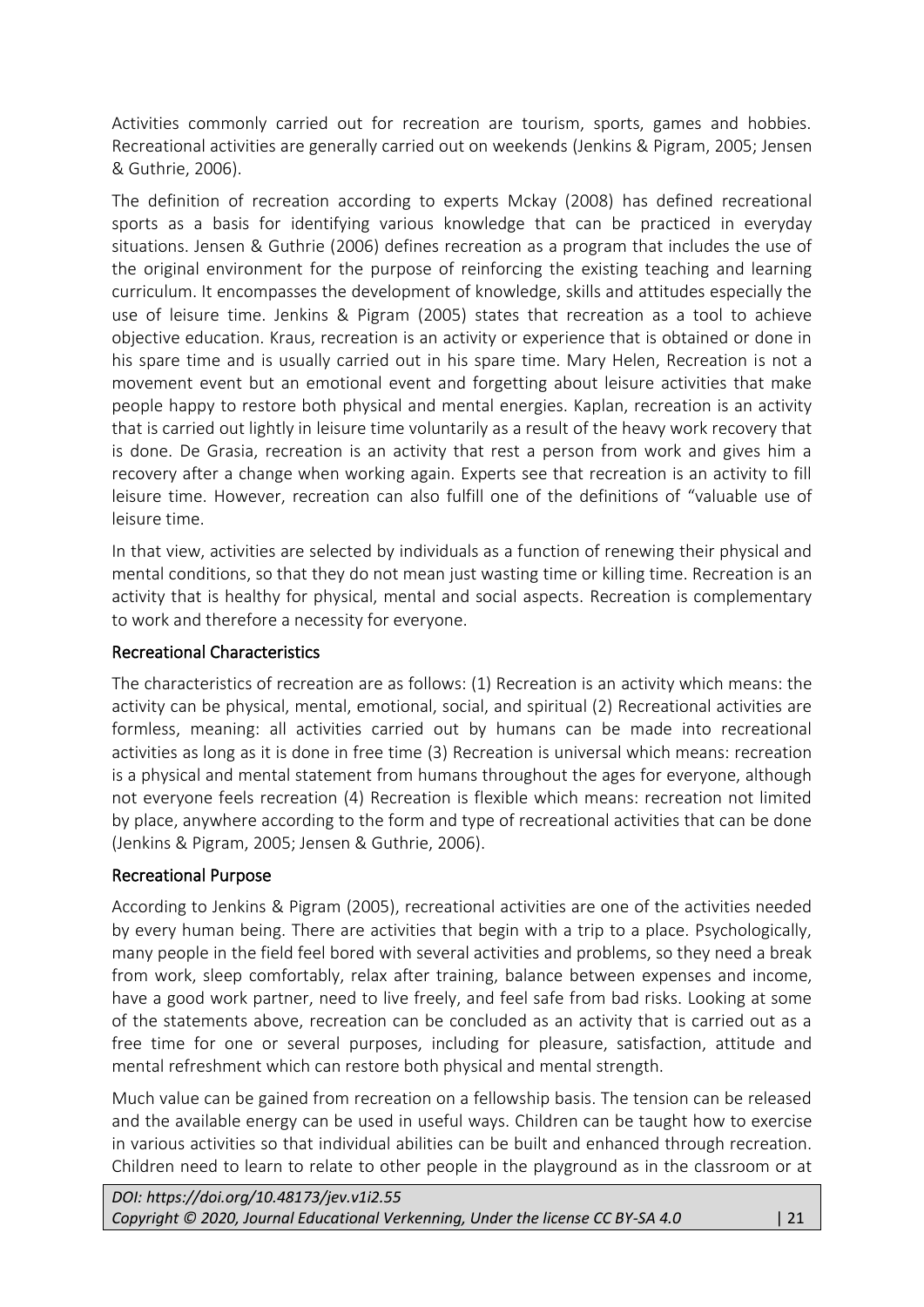home. Creativity can be fostered and developed, and new ways of doing it can be introduced. One of the important benefits of recreation is in character building. It has been said that "children learn through play". Through a well-designed and planned recreational program, children can learn to make the most of their time. The challenges to effective teaching using natural settings are endless for leaders and teachers. The goals of recreation are: (1) filling leisure time, (2) relieving fatigue, boredom and fatigue, (3) as a balance to subsistence activities (substitute / complementary activities), for example education and work / work. (4) To fulfill social functions (this social function is carried out for group activities and active recreation). To get physical freshness with pleasant sports and get pleasure.

## Types of Recreation

## *Tourism*

Tourism or tourism is a trip made for recreation or vacation, and also the preparation made for this activity. A tourist or tourist is someone who travels at least 80 km (50 miles) from his home for recreational purposes, as defined by the World Tourism Organization. A more complete definition, tourism is the service industry. They handle services ranging from transportation; hospitality services - shelter, food, drink; and other relevant services such as banking, insurance, security, etc. And also offers a place of rest, culture, escape.

Many countries rely heavily on this tourism industry as a source of taxes and revenue for companies selling services to tourists. Therefore the development of the tourism industry is one of the strategies used by non-governmental organizations to promote certain areas as tourist areas to increase trade through the sale of goods and services to non-local people. Sports are activities to train one's body, not only physically but also spiritually (for example, traditional and modern sports). Games are recreational activities with the aim of having fun, filling spare time, or light exercise. Games are usually done alone or together. There are levels of games based on age, there are children's games and adult games. There are also games for the public, namely computer games.

Hobbies are recreational activities carried out at leisure to calm one's mind. The word Hobby is a loan word from English "Hobby". The purpose of a hobby is to fulfill desires and get pleasure. There are various types of hobbies such as collecting things (collecting), making, repairing, playing and adult education.

## Definition of Recreational Education

Recreational Education is a non-formal education program that provides opportunities for each individual to develop physical skills, social attitudes, mental habits and appreciation (psycho-social) and intellectual skills (cognitive) in a harmonious and proportional manner which in turn will shape personality and personality one's behavior.

This activity provides hands-on experience in the field through activities such as outdoor education (school), for example study tours, field trips, and outdoor adventures education and other activities, such as recreational sports, play activities including traditional games and arts, other types of physical activities. The other definition of recreational education is the teaching process through recreational activities as well as a teaching process to master cognitive, affective and psychomotor aspects. Another term is free time education.

In its implementation, recreational activities are used as a vehicle or learning experience. Through this learning experience, students as learners will grow and develop in order to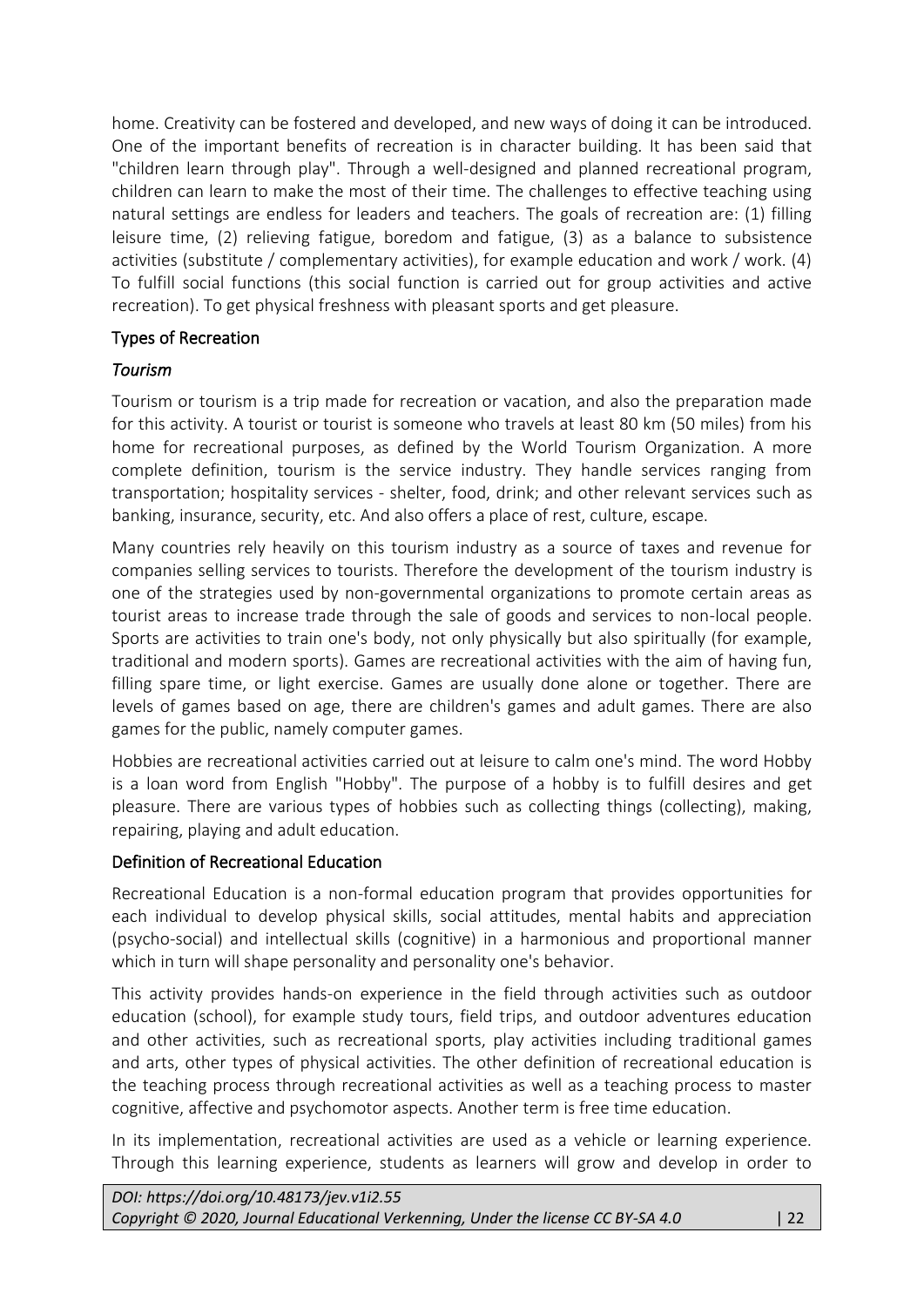achieve educational goals. Furthermore, this program basically adheres to the principles of learning by doing, learning while repeating and trying to improve (trial and refinement), and embracing long life learning.

The principle of the learning process in the open or outside of the classroom essentially provides the opportunity to have fun and interesting direct experiences (because of its uniqueness, value and specificity) in the field, in order to learn to build a harmonious relationship with the environment and nature. In this activity students can learn several things, as described by Jenkins & Pigram (2005) as follows: (a) Interesting concepts and knowledge about humans and the natural environment. (b) Skills to cultivate a healthy lifestyle (personal and environmental), human welfare and the environment. (c) Developing a harmonious attitude and relationship with the environment and natural surroundings.

## Purpose of Recreational Education

The objectives of recreational education are as follows (Jenkins & Pigram, 2005): (1) To develop a sense of respect and love for the environment and to preserve it. (2) To develop understanding and abilities as well as understanding of the importance of maintaining environmental balance and using it wisely. (3) Awaken human awareness of the importance of fostering a reciprocal relationship between humans and their environment and in order to get to know their nature or character. (4) Helping to develop positively the behavior and social relationships of each individual. (5) Helping to develop knowledge about healthy living practices. (6) Helping to make classroom lessons more meaningful through direct experience from experience. (7) Opening opportunities to build cooperation between school communities and recreational service organizations in particular and society in general. (8) Fostering and strengthening self-confidence and self-esteem, which are strong foundations for fostering a "self concept". (9) Strengthening brotherhood and the growth of mutual support among group members. (10) Adding or improving skills and coordination. (11) Increase personal pleasure and a sense of togetherness among group members. (12) Educating someone to be able to fill their spare time with positive activities in the sense of not harming themselves, others or the environment and on the contrary preventing the emergence of negative activities, such as drug use, vaudalism, destructive activities, and other similar negative activities. Develop a culture of healthy living both for individuals and for others or their natural environment. Improve skills such as traditional games, painting, handwork, drawing and so on. Increase the passion for learning to increase. Can be grateful for God's greatness through recreational activities such as hiking, going to the zoo, watching a lunar or solar eclipse. Can foster a sense of love for the country, especially in uniting differences between tribes. Can form a personality or form a strong and independent personality

## The Role of Recreational Education

According to Jenkins & Pigram (2005), recreational activities are one of the activities needed by every human being. There are activities that begin with a trip to a place. Psychologically, many people in the field feel bored with several activities and problems, so they need a break from work, sleep comfortably, relax after training, balance between expenses and income, have a good work partner, need to live freely, and feel safe from bad risks. Looking at some of the statements above, recreation can be concluded as an activity that is carried out as a free time for one or several purposes, including for pleasure, satisfaction, attitude and mental refreshment that can restore both physical and mental strength.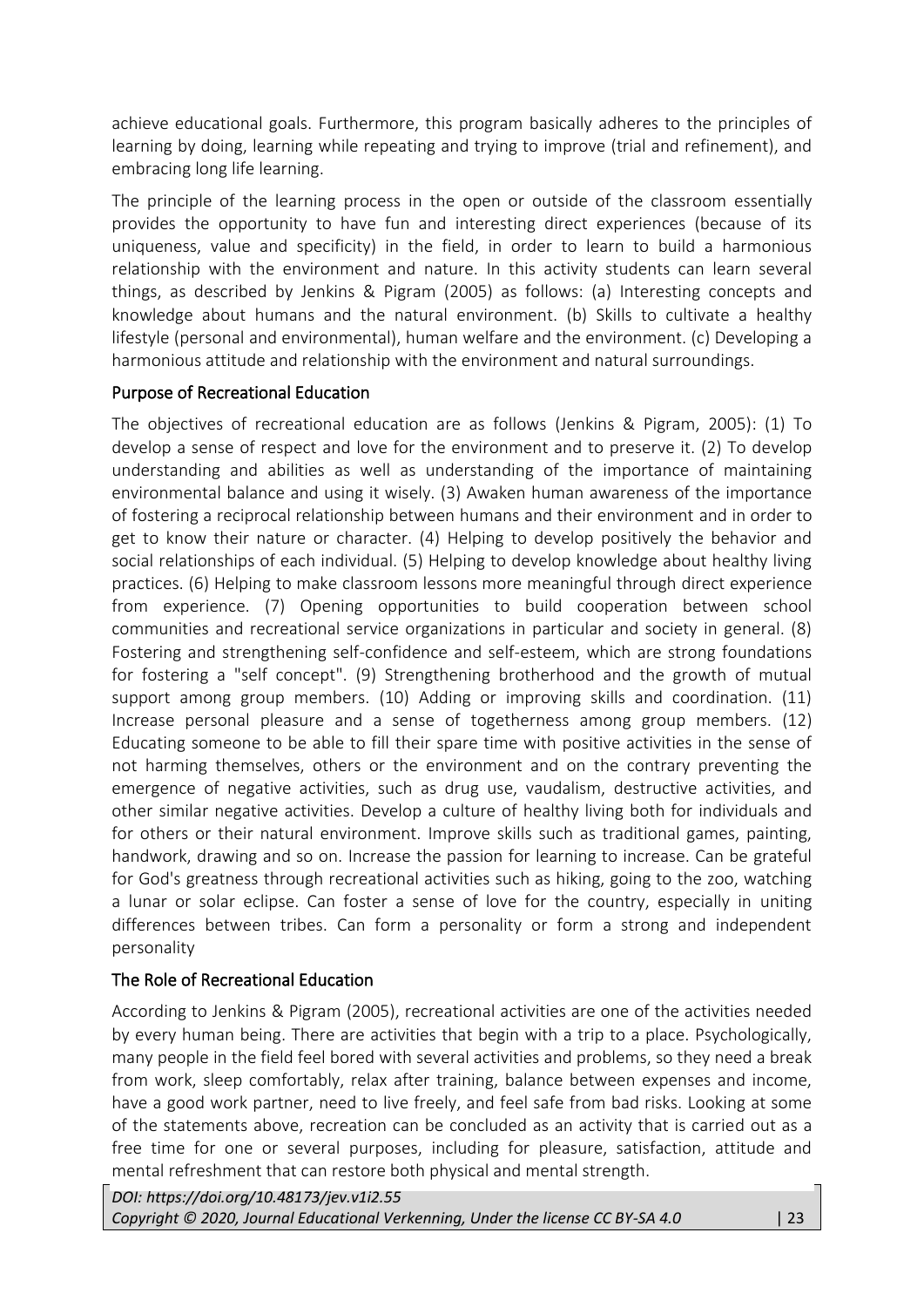Much value can be gained from recreation on a fellowship basis. The tension can be released and the available energy can be used in useful ways. Children can be taught how to exercise in various activities so that individual abilities can be built and enhanced through recreation. Children need to learn to relate to other people in the playground as in the classroom or at home. Creativity can be fostered and developed, and new ways of doing it can be introduced. One of the important benefits of recreation is in character building. It has been said that "children learn through play". Through a well-designed and planned recreational program, children can learn to make the most of their time. The challenges to effective teaching using natural settings are endless for leaders and teachers (Mill, 2008; Olliff, 2008; Smith, 2016).

Recreation is an integral part of education. Therefore, recreation in education is a support for the educational process and one of the media to achieve educational goals. As educational media, recreation and education have the following functions.

## Add or Enrich Knowledge and Insight

By participating in recreational education activities, students will gain additional knowledge and insights that are not obtained in intracurricular activities at school. Recreational activities can be in the form of camping, visiting museums or historical / archaeological relics, and observing flora and fauna. With these activities students will gain new knowledge and experiences that vary according to the form and type of activity. Increasing agility and skills, by carrying out various recreational education activities, students will be able to improve their agility and skills. Types of recreational education activities are: games, handwork, painting, dancing, and others. All of these activities are very beneficial for everyday life and in the future. Renewing the passion for learning, In accordance with the understanding that recreation means recovery, then with recreation, students' enthusiasm and passion for learning are expected to increase.

Besides being able to divert and create a new atmosphere, recreational education can also be used as a medium for seeking freshness, joy, and satisfaction. Cultivate a creative and social attitude. By participating in recreational education, students can have new positive experiences. For example, recreational activities include living in the open air and working tours. Through this activity, students will instill traits such as the courage to live independently, live together, live in a community, refine and enhance their sense of art and foster self-confidence. Forming a better personality, recreational education can develop a child's personality. In it there are activities that educate students to learn to live independently, work together, get to know the customs of the local population, get to know the results of past cultures, foster self-confidence and so on. Instilling a sense of admiration and gratitude for the greatness of God's creation. By participating in recreational education, students' admiration and gratitude for God's creation will be instilled. So that in the end the sense of faith and devotion to God Almighty will increase. Instilling a sense of love for the motherland and nation, instilling a sense of love for the motherland and nation for children, can be done through recreational education activities. Because in it there are useful activities such as visiting objects of beautiful natural scenery, visiting relics of past cultures, recognizing the customs of the ethnic groups in the country and so on.

## Recreational Education Values

Much value can be gained from recreation on a fellowship basis. The tension can be released and the available energy can be used in useful ways. Children can be taught how to exercise